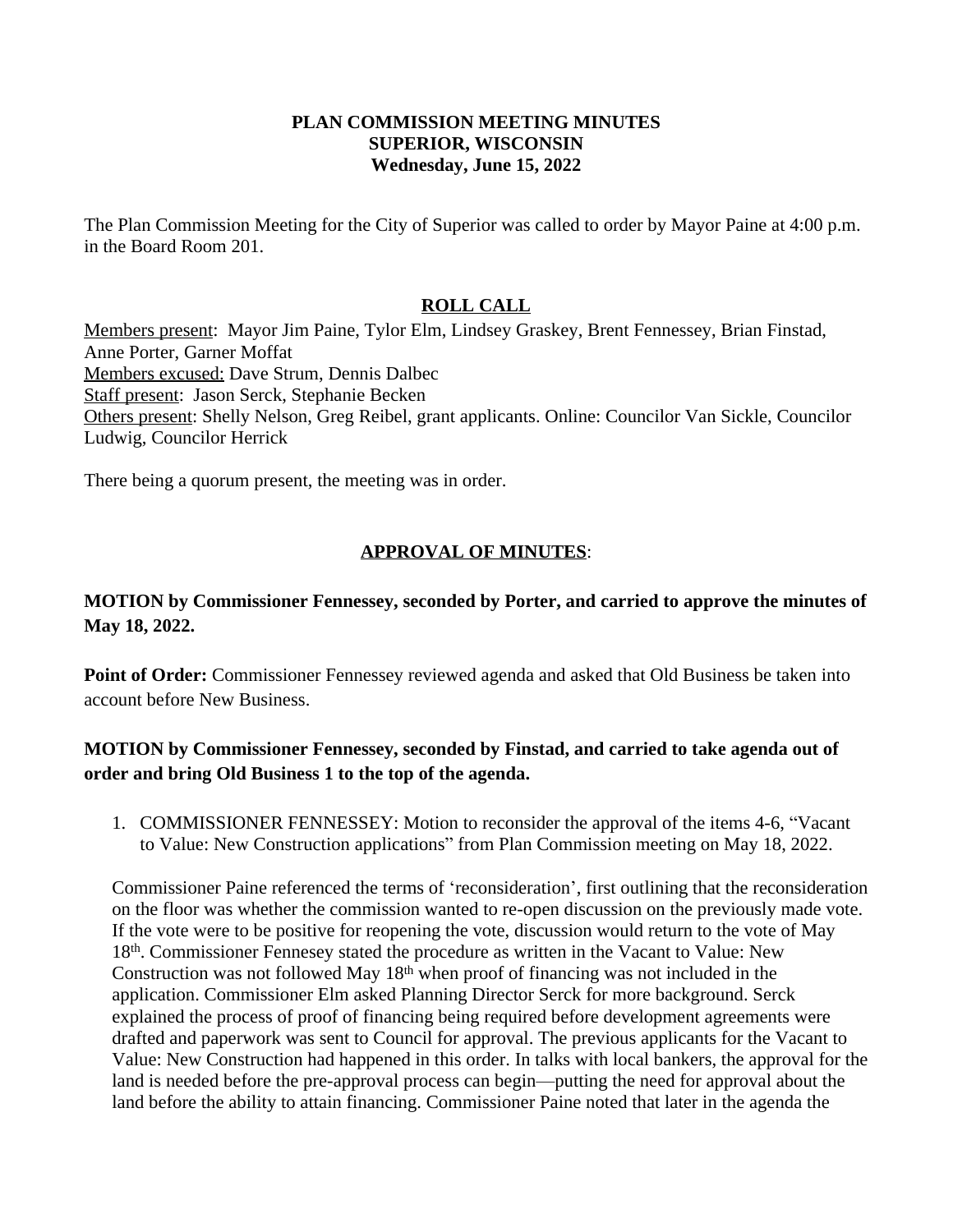commission would look at updating the policy to reflect actual practice. Commissioner Fennessey stated the application in May was still incomplete per existing guidelines. Commissioner Paine noted to follow the policy now would be to treat Green New Deal differently than all of the other applicants seen so far, and that practice has a binding effect too. Commissioner Porter asked why this applicant should be treated differently, if all others have passed through the process. Commissioner Fennessey noted that he noticed the difference this time, and had not previously. Commissioner Moffit asked if the Plan Commission's approval was a strong enough assurance about the properties in attaining financing. Serck said yes, as the banks have already been approving financing this way. Commissioner Paine said the Plan Commission approval holds weight, because it halts the property from other interested parties.

**Commissioner Paine called for any further discussion and asked for a Roll Call vote on the original motion to reconsider the Vacant to Value vote from May 18, 2022. Paine, Graskey, Finstad, Elm, Porter: NO. Moffat, Fennessey: YES. Motion failed 5-2.**

### **NEW BUSINESS**

1. Bluff buffer appeal from Gregory Reibel, 418 Marina Drive Planning, Economic Development, and Port Director Serck explained the Reibel buffer appeal as presented met and exceeded the requirements for appeal and encouraged approval.

## **MOTION by Commissioner Fennessey, seconded by Elm and carried to approve the Reibel buffer appeal.**

2. CSM 102 Belknap St

Director Serck explained the property as one all were familiar with as it was on Belknap Street with the CSM allowing for adjustments in how the existing building and land are used in the future.

## **MOTION by Commissioner Fennessey, seconded by Graskey and carried to approve the CSM of 102 Belknap St.**

3. Small Business Grant Program Allocation

Commissioner Paine explained the grant applications presented can be taken in any order as far as discussion, with the first step being to decide how to process and make decisions, as the amount requested was more than available for the  $2<sup>nd</sup>$  quarter of 2022. Director Serck made small amendments to the packet, including a missing page from a bid for Anchor Bar, the income of Jimmy's Saloon (\$350,000 rather than \$10,000). He assured the commissioners that all applicants before them had met the requirements of the application, including submitting financial documents and multiple bids where needed. Serck noted the applicants were all present in the room and available for questions.

Commissioner Paine noted Commissioner Moffat had put together his ideas on how to adjust totals and if wanted later, Moffat could make a motion to approve those ideas if desired. Commissioner Elm asked for clarity on budget on if the commission could borrow from the past/future, as Q1 had left over money and Q3 was budgeted to have \$50,000. Commissioner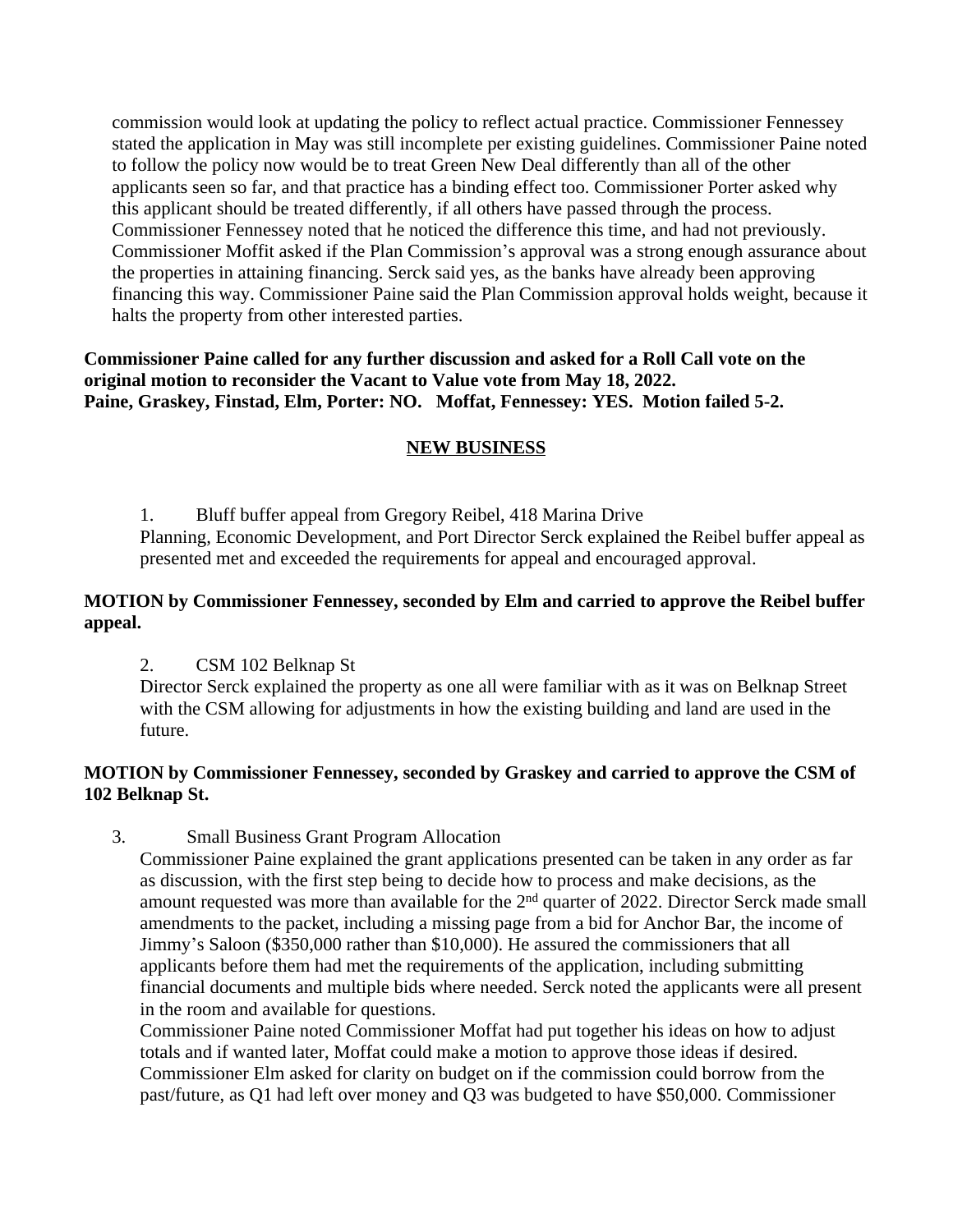Paine asserted that spending what was left from Q1 was the current plan, and borrowing from Q3 was not part of the current policy and program, but the Plan Commission had made that policy/plan and could therefore change it to allow for Q3 borrowing if they wanted. Commissioner Elm added that for the future, if spending shows any quarter as substantially more popular than others, then the commission may want to consider a different schedule for allocations. Commissioner Moffat explained his spreadsheet and totals he'd like to see to fit within the budget. His recommendations were based to average down the larger projects and reduce ones that did not seem as essential or had a lower economic impact. Commissioner Paine asked for discussion to continue, but allowed that when it came time to make motions, Commissioner Moffat was first on the list. Commissioner Porter asked for the mission statement to be read. *Provide grant-funding support for Superior's new and existing small businesses who are investing in the community by improving, beautifying and stabilizing our storefronts and streetscapes within the city. The City will focus on aesthetic improvements as being a priority for this program.*

Commissioner Fennessey noted all the applicants fit with what the grant has funded in the past, but in light of staying within budget, some did fit the focus better than others. He provided a spreadsheet that came in under budget, but reflected preference to fully funding projects that more fully met the grant parameters, while still funding the others at lower rates.

### **MOTION by Commissioner Moffat to approve the spreadsheet of recommendations he submitted to the group. No second. Failed.**

Commissioner Graskey said she was in favor of dipping into quarter three to fully fund all the grant applications, as the projects were most likely seasonally sensitive.

## **MOTION by Commissioner Fennessey and seconded by Elm to approve the spreadsheet of recommendation he submitted to the group.**

Commissioner Fennessey explained he'd chosen numbers based on projects and reduced reimbursement for the projects that fit in the 'upon approval' section of the grant description. Commissioner Finstad stated he thought normal wear and tear fit for the same value as new construction and wanted to see Eddie's application fully funded. Commissioner Graskey stated she'd like to see the Tower Plaza application be fully funded. Commissioner Moffat noted the criteria was becoming 2-track with some commissioners looking at public good and others looking at economic growth while staying in budget, and reminded the group his proposal did both. Commissioner Porter asked the options for comparing or amending to come to an agreement. Commissioner Paine brought up 'creating a blank' that would allow for side by side comparison. Commissioner Fennessey stated his proposal was imperfect and wouldn't want it passed as-is, suggested amending and to bump up the totals to spend all the available funds. Commissioner Paine said the group could get that done today or go into special session. Commissioner Elm suggested to amend the amounts by percentages of what was left.

### **MOTION by Commissioner Finstad, seconded by Fennessey and carried to amend the proposed budget to fully fund Eddie's and Tower Avenue Plaza.**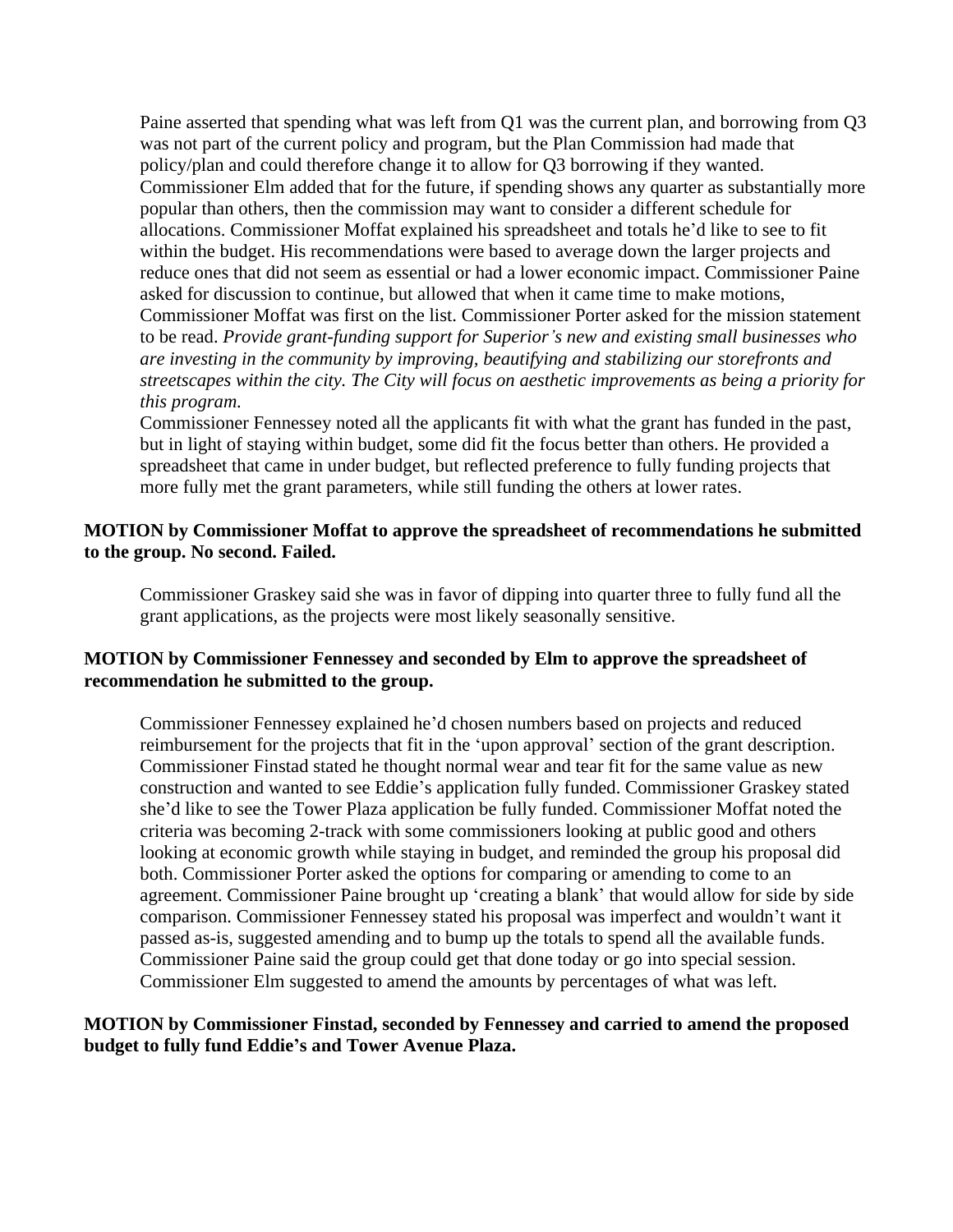#### **MOTION by Commissioner Elm, seconded by Porter to amend the amendment to reduce SAHA and DSC to reach the \$190 balance difference. Motion failed.**

Commissioner Fennessey suggested to borrow the \$190 from the future. Commissioner Graskey agreed or offered up reducing everyone by \$30.

Commissioner Graskey asked if those who aren't fully funded could become fully funded at the end of the year if the commission still had unspent money. Director Serck stated that's now how the program is currently written. Commissioner Paine said it was something the commission could revisit at the end of the year. Commissioner Moffat stated after approval, grant recipients can't apply again for 3 years per the current policy and also stated he was against borrowing from Q3 and would like to stay within budget. Commissioner Elm asked what was the worst that could happen if the commission went over by a few hundred dollars. Commissioner Paine stated precedent matters, but it was up to the commission. Commissioner Graskey stated the commission had set a precedent of supporting businesses and to move forward to amend the budget to allow for the \$190 over.

Commissioner Paine asked if the commission would be open to public feedback. Commissioner Paine welcomed Keith Kern for 3 minutes. Kern invited the commissioners to stay within budget by reducing the grant to Jimmy's Saloon by the \$190.

### **MOTION by Commissioner Finstad, seconded by Elm to amend the proposed allocations budget to reduce Jimmy's Saloon by \$190 and carries.**

Commissioner Paine asked for any further discussion and asked for vote based on the amendments to the original motion and carries unanimously.

#### **Approved Grant Amounts totaling: \$73,586**

| a. Anchor Bar & Grill 22-04                  | $$4,692$ (full)    |
|----------------------------------------------|--------------------|
| b. DSC Communications 22-05                  | \$9,750 (partial)  |
| c. Eddie's 22-06                             | $$14,011$ (full)   |
| d. Jimmy's Saloon 22-07                      | \$12,935 (partial) |
| e. SAHA 22-08                                | \$57,98 (partial)  |
| f. Superior Tavern 22-09                     | \$11,400 (full)    |
| g. Tower Plaza Development Corporation 22-10 | \$15,000 (full)    |

4. Amend policy language for Vacant to Value: New Construction

### **MOTION by Commissioner Elm, second by Finstad to approve the change in language in the Vacant to Value: New Construction language.**

#### **MOTION by Commissioner Fennessey, seconded by Porter to amend the motion to strike out all new language and keep the existing language.**

Commissioner Fennessey stated the rehab program requires financial information up front and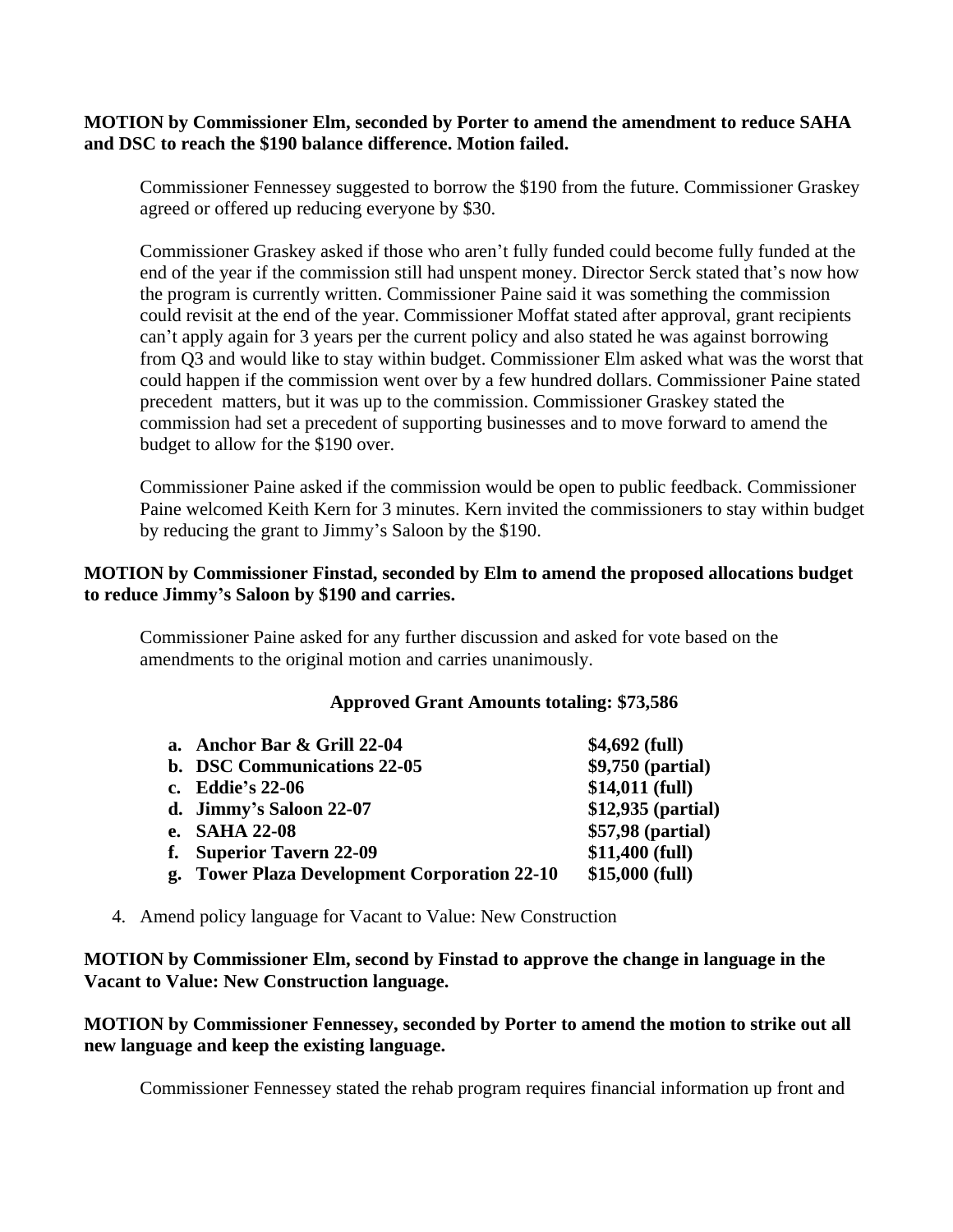any real estate agent would require a pre-approval, so it was reasonable for this program to as well. Commissioner Porter said the requirements for the application already included financial commitment with the architect plans and drawings. Commissioner Paine noted that banks say 'no' if there is not an asset to loan against and the program should not be reduced to only serving those who can independently finance. Commissioner Fennessey competition is good and suggested awarding those who are doing their work ahead of time is a good thing. He asked about what kind of delay happens in the program when financing comes after approval. Director Serck said the last applications have been 1-2 months and that the commission would not have seen any of the other applications if the finances hadn't been requested after approval.

**Commissioner Paine asked for a roll call vote on the amendment motion on the floor: Paine, Graskey, Finstad, Elm, Moffat, Porter: NO. Fennessey: YES. Motion fails 6-1.**

**Commissioner Paine asked for a vote on the original motion to approve the amended language to the Vacant to Value: New Construction policy, carried.**

### **OLD BUSINESS**

**2.** REFERRAL FROM CITY COUNCIL: Item number 7 from Plan Commission meeting on May 18, 2022. O22-4273, an ordinance introduced by the Department of Planning and Development to amend the City Code, Chapter 122, Zoning, to allow firearm sales in C2 – Highway Commercial District.

Commissioner Paine explained the City Council had asked for the ordinance to be referred back to the Plan Commission to look at moving back to the original idea of doing a special use permit rather than an ordinance change. He then asked the commission to consider postponing any discussion until next month when the City Planning Department will have had time to put together some options for updated language for a special permit.

#### **MOTION by Commissioner Finstad, seconded by Elm and carried to hold the firearm ordinance discussion in commission until the July Plan Commission meeting.**

#### **OTHER BUSINESS**

Commissioner Paine requested the Plan Commission meetings be moved to 204—the Committee Room—to allow for more discussion based communication. In the case of public hearings or large groups, the commission would go to the board room. A sign will be posted for future meetings alerting people to the new location.

#### **ADJOURNMENT**

#### **The meeting adjourned at 5:33**

Respectfully Submitted by:

Stephanie Becken

Planning Assistant